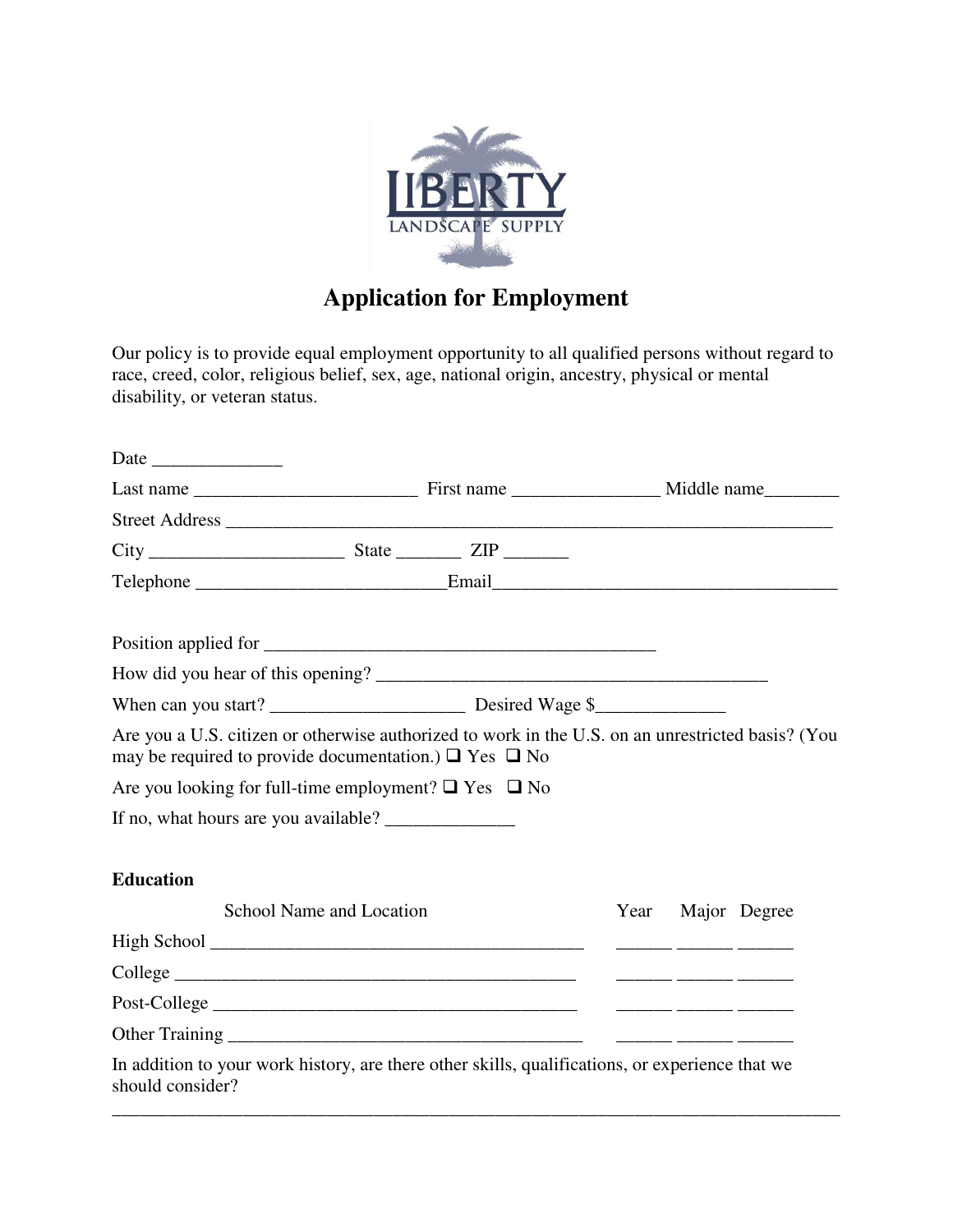|                                      | <b>Employment History</b> (Start with most recent employer) |                                                                                                                |
|--------------------------------------|-------------------------------------------------------------|----------------------------------------------------------------------------------------------------------------|
|                                      |                                                             |                                                                                                                |
|                                      |                                                             |                                                                                                                |
|                                      |                                                             | Date Started __________________ Starting Wage __________________ Starting Position ___________________________ |
|                                      |                                                             |                                                                                                                |
|                                      |                                                             |                                                                                                                |
| May we contact? $\Box$ Yes $\Box$ No |                                                             |                                                                                                                |
|                                      |                                                             |                                                                                                                |
|                                      |                                                             |                                                                                                                |
|                                      |                                                             | Company Name                                                                                                   |
|                                      |                                                             |                                                                                                                |
|                                      |                                                             |                                                                                                                |
|                                      |                                                             |                                                                                                                |
|                                      |                                                             |                                                                                                                |
| May we contact? $\Box$ Yes $\Box$ No |                                                             |                                                                                                                |
|                                      |                                                             |                                                                                                                |
|                                      |                                                             |                                                                                                                |
|                                      |                                                             |                                                                                                                |
|                                      |                                                             |                                                                                                                |
|                                      |                                                             |                                                                                                                |
|                                      |                                                             |                                                                                                                |
|                                      |                                                             |                                                                                                                |

May we contact?  $\Box$  Yes  $\Box$  No